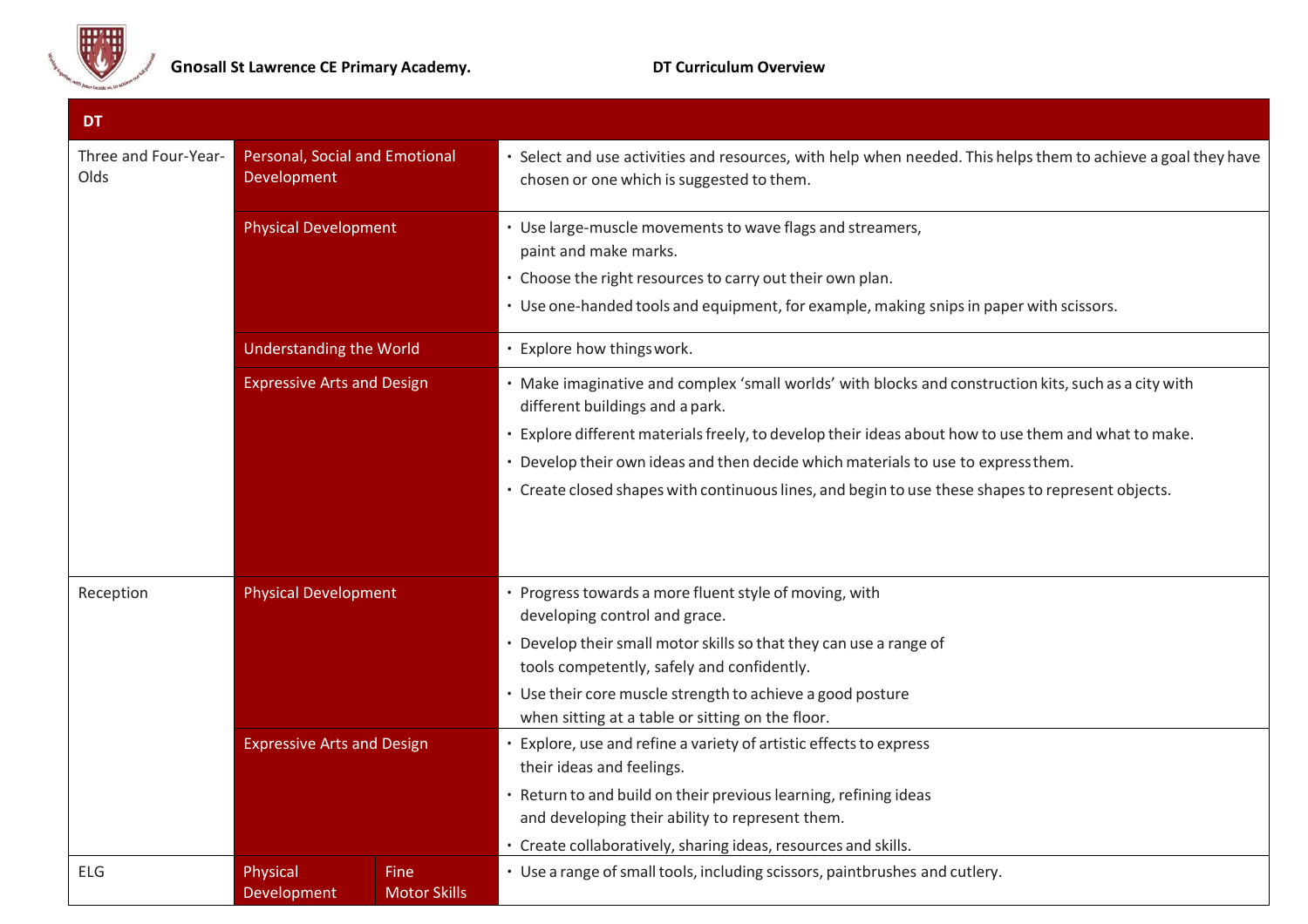| <b>Expressive Arts</b> | Creating       | . Safely use and explore a variety of materials, tools and techniques, experimenting with colour, design, |
|------------------------|----------------|-----------------------------------------------------------------------------------------------------------|
| and Design             | with Materials | texture, form and function.                                                                               |
|                        |                |                                                                                                           |

| Autumn 1   | Autumn 2                                                                                                                                             | Spring 1                                                                                                                                                                                                                                                                     | Spring 1                                                                           | Spring 2                                                                                                                                            | Summer 2             | Summer 2                                                                       |
|------------|------------------------------------------------------------------------------------------------------------------------------------------------------|------------------------------------------------------------------------------------------------------------------------------------------------------------------------------------------------------------------------------------------------------------------------------|------------------------------------------------------------------------------------|-----------------------------------------------------------------------------------------------------------------------------------------------------|----------------------|--------------------------------------------------------------------------------|
| People Who | Sparkle & shine                                                                                                                                      | <b>Superheroes</b>                                                                                                                                                                                                                                                           | Winter                                                                             | <b>Pets</b>                                                                                                                                         | <b>Ugly Bug Ball</b> | <b>At the Seaside</b>                                                          |
| help Us    | Construction<br>Using different<br>materials/joinin<br>g materials,<br>make fireworks,<br>diva lamps,<br>cards, wrapping<br>paper, stick<br>puppets, | 2D to 3D<br>Design and make<br>superhero capes<br>and masks.<br>Using a range of<br>resources/material<br>s.<br>Select tools for<br>activity.<br>Use colour, texture,<br>shape, form and<br>space in two or<br>three dimensions<br>to make a castle,<br>lair or hiding place | Wonderland<br>Design Process<br>Designing a<br>sleigh<br>Design winter<br>clothing | Construction<br>Making pet<br>homes using junk<br>modelling.<br>Exploring colour<br>mixing of paints<br>to make a<br>favourite pet and<br>pet home. |                      | Joining materials<br>Weaving sea and sand pictures<br>Junk model sea creatures |

| Cycle A         | Year $1/2$               | Year $3/4$         | Year $5/6$              |
|-----------------|--------------------------|--------------------|-------------------------|
| Autumn A        | Puppets                  | Seasonal stockings | Burgers                 |
| <b>Spring A</b> | <b>Moving Minibeasts</b> | Light boxes        | <b>Building Bridges</b> |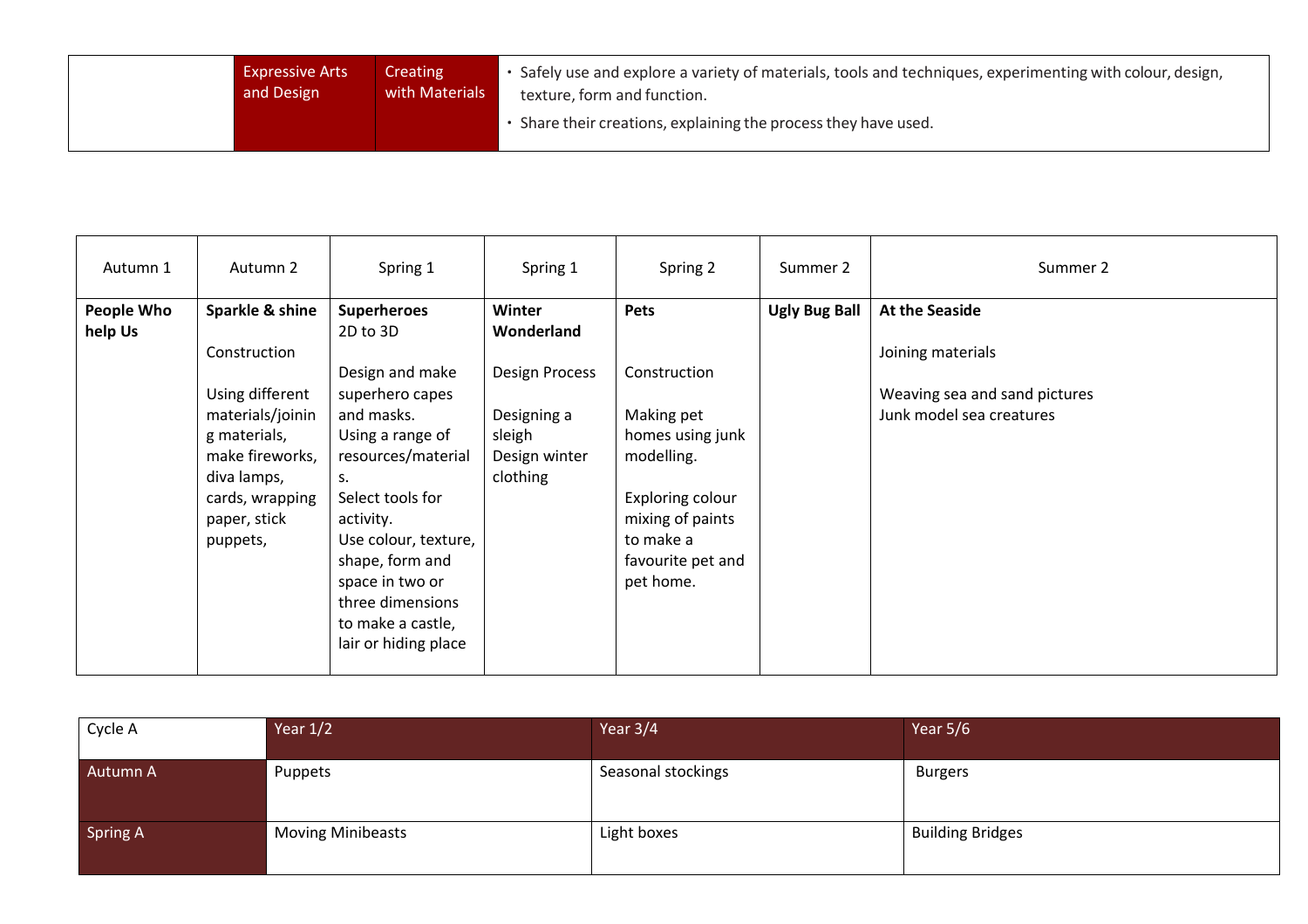| Summer A | Eat More Fruit and Veg   | Story books                    | Fashion and textiles         |
|----------|--------------------------|--------------------------------|------------------------------|
| Cycle B  | Year $1/2$               | Year $3/4$                     | Year 5/6                     |
| Autumn B | <b>Stable Structures</b> | Seasonal Foods                 | <b>Making Birdboxes</b>      |
| Spring B | Vehicles                 | <b>Making Mini Greenhouses</b> | <b>Chinese Interventions</b> |
| Summer B | Perfect Pizzas           | <b>Famous Inventors</b>        | <b>Programming Pioneers</b>  |

| Cycle A    | Year $1/2$                                                                                                                                                                                                                                                                                                                                        |
|------------|---------------------------------------------------------------------------------------------------------------------------------------------------------------------------------------------------------------------------------------------------------------------------------------------------------------------------------------------------|
| Curriculum |                                                                                                                                                                                                                                                                                                                                                   |
| statements |                                                                                                                                                                                                                                                                                                                                                   |
| Autumn A   | <b>Puppets</b><br>investigate a range of puppets and their features<br>design and make a finger puppet using simple joining (gluing)<br>develop and practise sewing skills - running stitch and overstitch<br>design a glove puppet - planning joining with glue and sewing techniques (sewing a nose, mouth)<br>follow the design of puppet plan |
|            | self-evaluate and peer-evaluate the design                                                                                                                                                                                                                                                                                                        |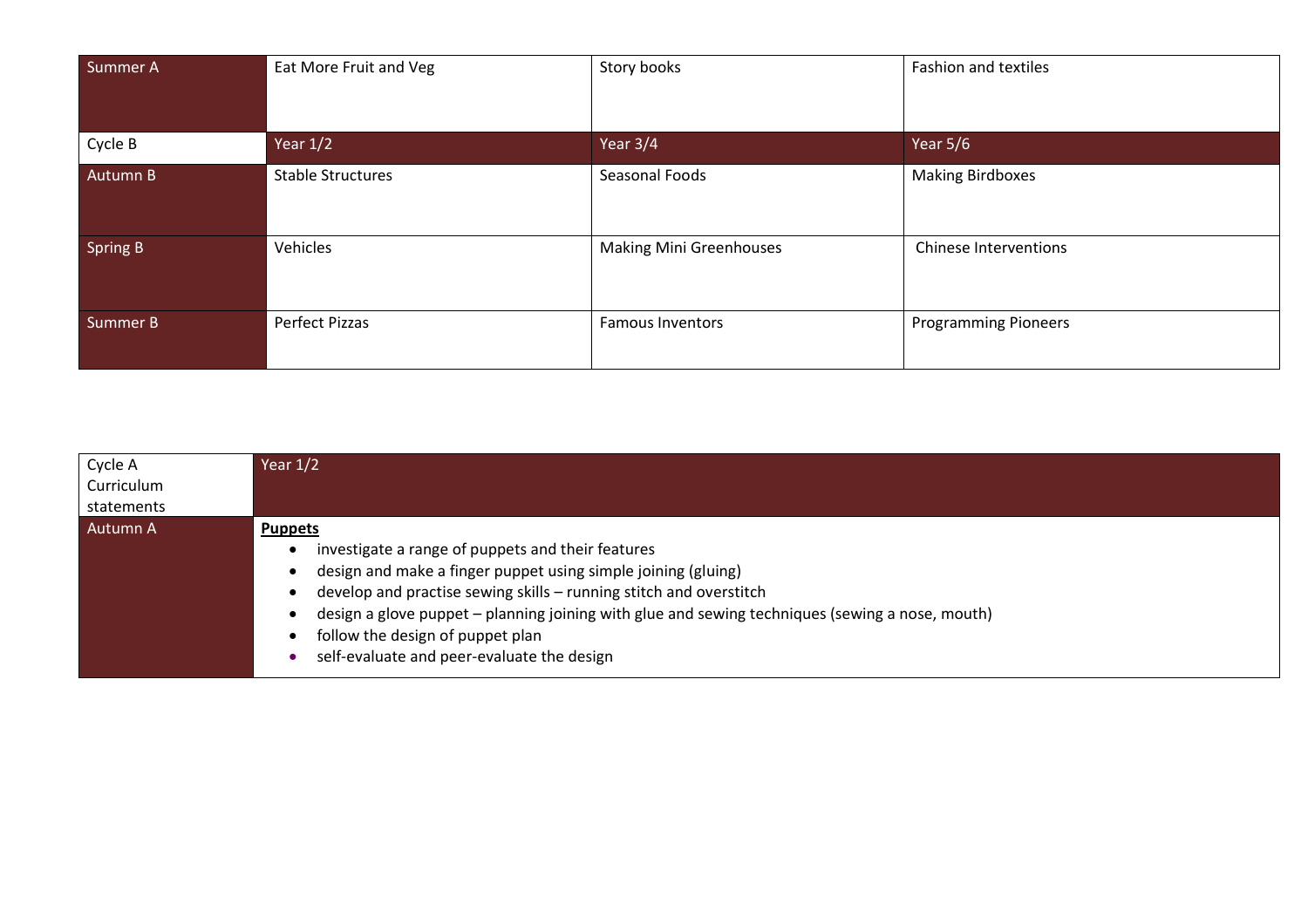| <b>Spring A</b> | <b>Moving Mini beasts</b><br>create a sliding mechanism<br>using levers and pivots to create a moving mechanism<br>create a wheel mechanism with the use of a pivot<br>design a picture using a moving mechanism using the skills of the previous lessons to determine the most appropriate mechanism<br>follow design process to make a mini beast moving picture<br>evaluate design           |
|-----------------|-------------------------------------------------------------------------------------------------------------------------------------------------------------------------------------------------------------------------------------------------------------------------------------------------------------------------------------------------------------------------------------------------|
| Summer A        | <b>Eat more Fruit and Vegetable</b><br>find out the favourite fruits and vegetable of the class using a pictogram<br>examine taste and describe a variety of fruit and vegetables<br>find out how to handle and prepare fruit and vegetables using grating, chopping and coring<br>design a recipe to include fruit and vegetables<br>make and evaluate a product using fruit and/or vegetables |
| Cycle B         | Year $1/2$                                                                                                                                                                                                                                                                                                                                                                                      |
| Autumn B        | <b>Stable Structures</b><br>explore the features of stable structures, including toy car garages<br>plan and design a stable structure<br>explore a range of materials (wood, cardboard, paper) and make decisions based on end product<br>follow design and make a product<br>evaluate product                                                                                                 |
| <b>Spring B</b> | <b>Vehicles</b><br>investigate a variety of vehicles, their features and uses<br>$\bullet$<br>investigate wheels, axles and chassis<br>٠<br>investigate ways of creating and decorating the body of a vehicle<br>design a vehicle with wheels that move axles and have a body<br>$\bullet$<br>make a vehicle based on a design<br>evaluate a finished product                                   |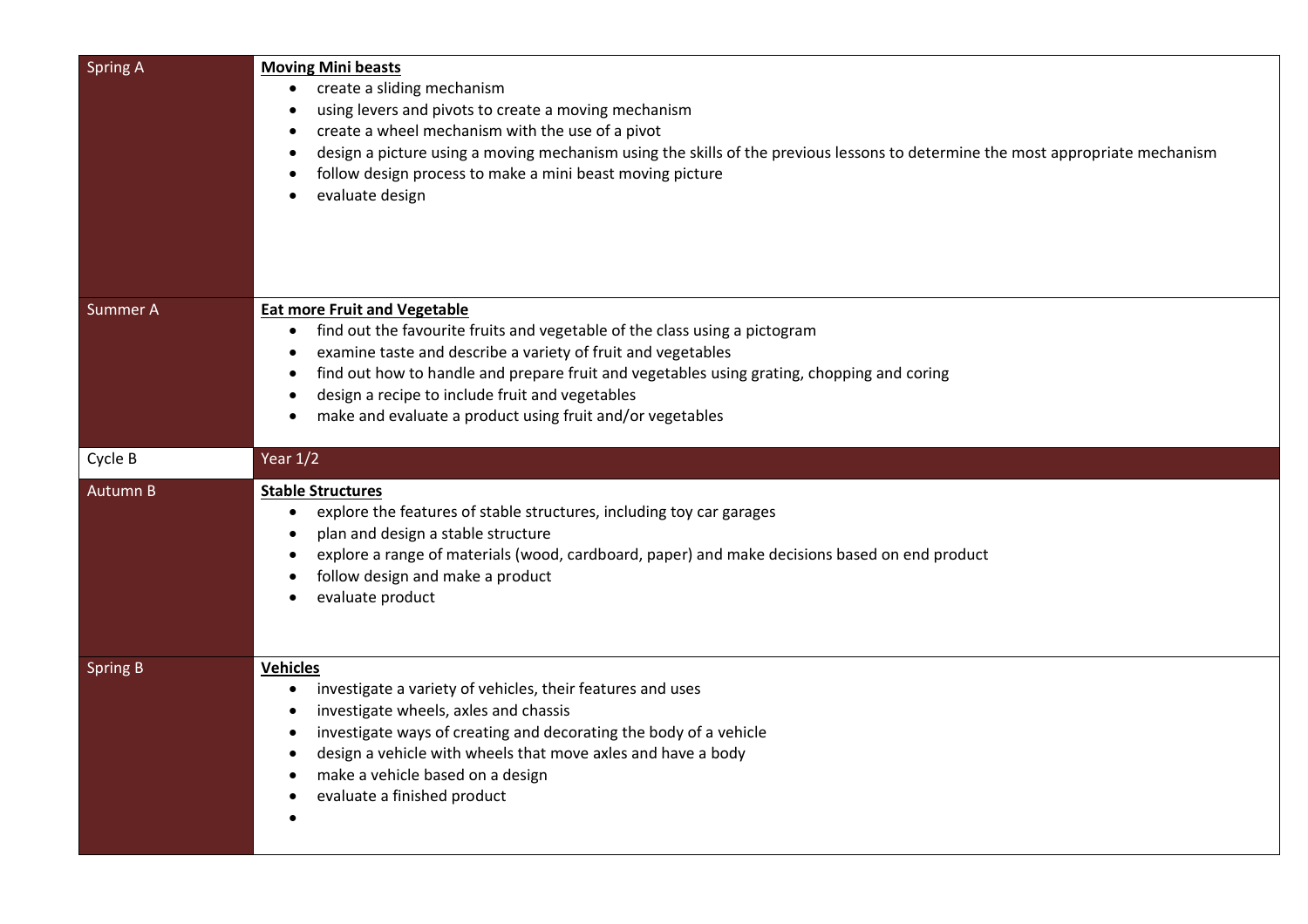| Summer B | <b>Perfect Pizzas</b>                                              |  |  |
|----------|--------------------------------------------------------------------|--|--|
|          | Find out what the favourite pizzas in the class are                |  |  |
|          | Explore what consists of a healthy diet                            |  |  |
|          | Examine, describe and categorise a variety of bread-based products |  |  |
|          | Examine, describe and categorise a variety of pizza toppings       |  |  |
|          | Explore the five different food groups                             |  |  |
|          | Design a balanced menu                                             |  |  |
|          | Make and evaluate pizzas based on a design                         |  |  |
|          |                                                                    |  |  |
|          |                                                                    |  |  |

| Cycle A               | Year 3/4                                                                                                                                                                                                                                                                                                                                                                                                                                                      |
|-----------------------|---------------------------------------------------------------------------------------------------------------------------------------------------------------------------------------------------------------------------------------------------------------------------------------------------------------------------------------------------------------------------------------------------------------------------------------------------------------|
| Curriculum statements |                                                                                                                                                                                                                                                                                                                                                                                                                                                               |
| Autumn A              | <b>Seasonal Stockings</b><br>Explore and analyse products – focus on joins and decoration<br>Explore and practise fabric joining techniques<br>Explore and practise fabric decoration techniques<br>Design and make a seasonal stocking<br>Evaluate design and function                                                                                                                                                                                       |
| <b>Spring A</b>       | Lightboxes<br>Discuss and explore illuminated signs<br>Create a circuit with a lightbulb<br>Draw and label a circuit diagram<br>Understand LEDs can be used in a circuit<br>Identify purpose and audience of illuminated signs<br>Plan and design a lightbox<br>Identify, select and use appropriate tools, equipment and materials to make a lightbox<br>Construct a working circuit to fit inside the box with one or more light<br>Test and review product |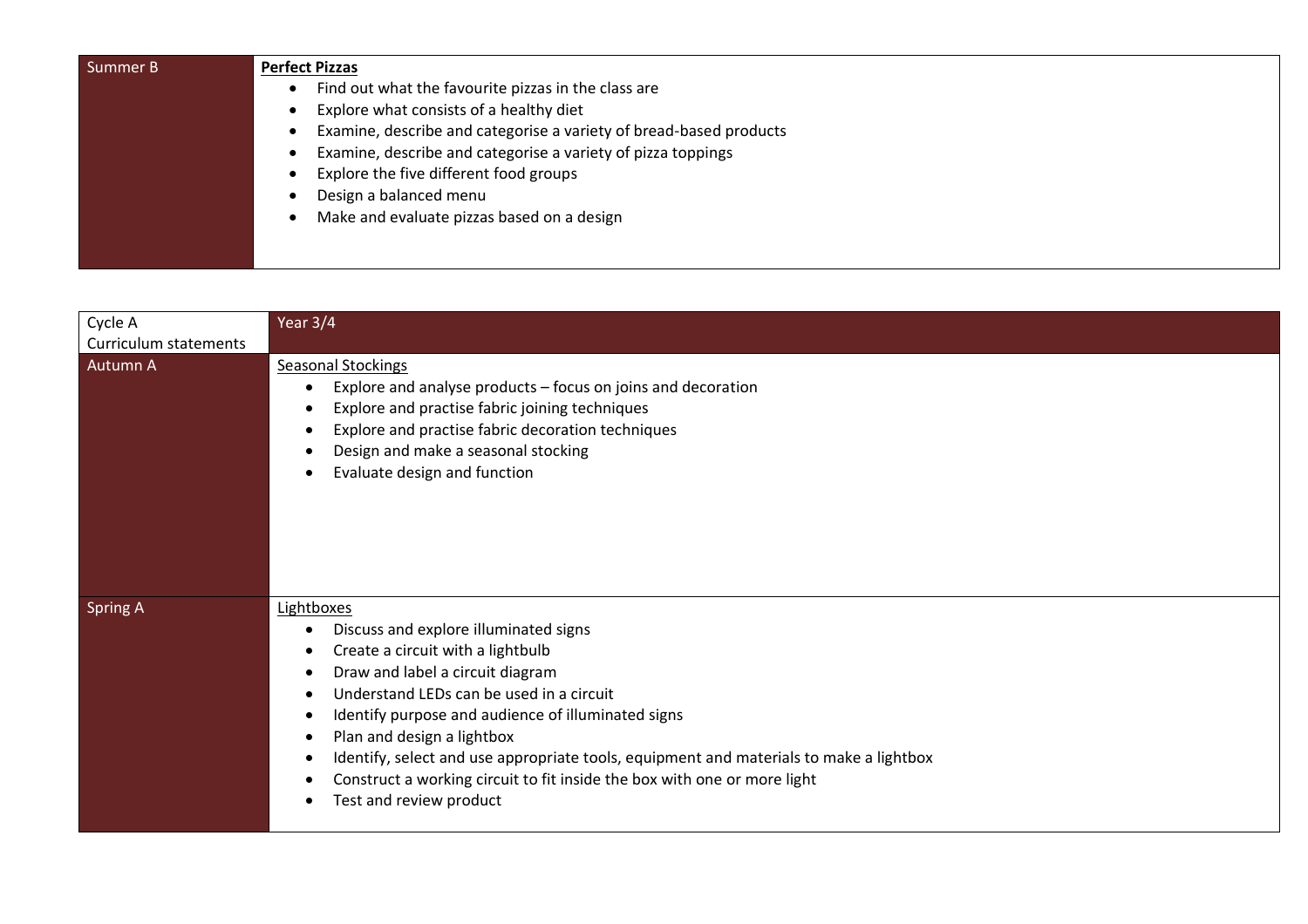| Summer <sub>A</sub> | Storybooks<br>Investigate and evaluate linkage and lever products<br>$\bullet$<br>Experiment with techniques to create a range of moving mechanisms<br>Explore and experiment with a range of fonts and graphics<br>Plan and design a storybook                                                                                                           |
|---------------------|-----------------------------------------------------------------------------------------------------------------------------------------------------------------------------------------------------------------------------------------------------------------------------------------------------------------------------------------------------------|
|                     | Incorporate moving mechanisms<br>Evaluate product                                                                                                                                                                                                                                                                                                         |
| Cycle B             | Year 3/4                                                                                                                                                                                                                                                                                                                                                  |
| Autumn B            | <b>Seasonal Foods</b><br>Explore seasonal British foods<br>$\bullet$<br>Know how seasonal fruits and vegetables are grown and produced in Britain<br>Know how seasonal meats and fish are processed and how they form part of a varied diet<br>Know what a healthy and varied diet consists of<br>Design and review a menu incorporating seasonal produce |
| <b>Spring B</b>     | <b>Making Mini-Greenhouses</b><br>Explore existing greenhouses<br>$\bullet$<br>Investigate stable structures<br>Investigate materials for mini-greenhouses<br>Design a mini-greenhouse<br>Make a mini-greenhouse<br>Test, review, evaluate                                                                                                                |
| <b>Summer B</b>     | <b>British Inventors</b><br>Investigate the invention of the telephone<br>$\bullet$<br>Investigate the invention of the World Wide Web<br>Explore how reinforced concrete works<br>Investigate the invention of the Mackintosh<br>Reflect on the impact inventions have on our lives                                                                      |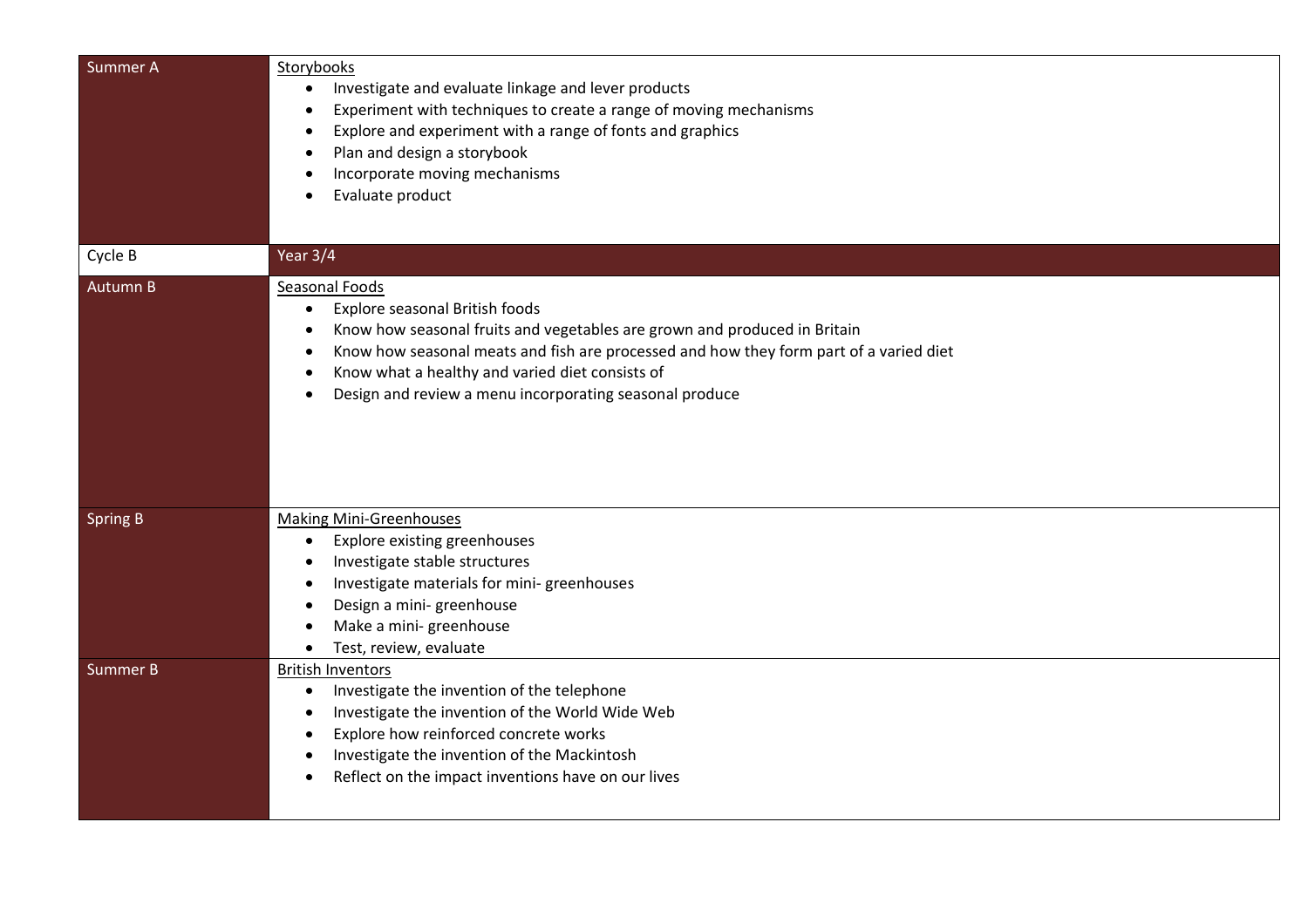| Cycle A               | Year $5/6$                                                                         |
|-----------------------|------------------------------------------------------------------------------------|
| Curriculum statements |                                                                                    |
| Autumn A              | <b>Burgers</b>                                                                     |
|                       | Explore different types of burgers and compare nutrition facts                     |
|                       | Explore how to make burger patties                                                 |
|                       | Explore sauces and side dishes                                                     |
|                       | Explore buns and review suitability                                                |
|                       | Plan and design a burger                                                           |
|                       | Make and evaluate                                                                  |
| <b>Spring</b>         | <b>Building Bridges</b>                                                            |
|                       | Explore ways in which pillars and beams span gaps                                  |
|                       | Explore how trusses can strengthen bridges                                         |
|                       | Explore ways in which arches strengthen bridges                                    |
|                       | Explore how suspension bridges can span long distances                             |
|                       | Develop criteria and design prototype bridge for a purpose                         |
|                       | Analyse and evaluate products according to design criteria                         |
|                       |                                                                                    |
| Summer A              | <b>Fashion and Textiles</b>                                                        |
|                       | Investigate and analyse items made using textiles, materials and how they are made |
|                       | Explore ways in which textiles are joined and decorated                            |
|                       | Design item using textiles and draw pattern pieces                                 |
|                       | Use pattern pieces to measure, mark and cut fabric                                 |
|                       | Join fabric pieces by hand sewing                                                  |
|                       | Sew, hem and add design details                                                    |
|                       | Review product                                                                     |
| Cycle B               | Year $5/6$                                                                         |
| Autumn B              | <b>Making Birdboxes</b>                                                            |
|                       | Explore purpose and appearance of birdboxes                                        |
|                       | Investigate the materials and features of bird houses and how to draw diagrams     |
|                       | To investigate and practise woodwork skills.                                       |
|                       | To be able to design a bird house for a specific bird.                             |
|                       | To be able to make a bird house by following a plan                                |
|                       | To evaluate, make predictions and promote a completed bird house.                  |
| <b>Spring B</b>       | <b>Chinese Inventions</b>                                                          |
|                       | To understand how the four great inventions of China shaped the world              |
|                       | To investigate water-powered machines                                              |
|                       | To build and test prototype kites                                                  |
|                       | To design a kite based on design criteria.                                         |
|                       | To make and evaluate a kite                                                        |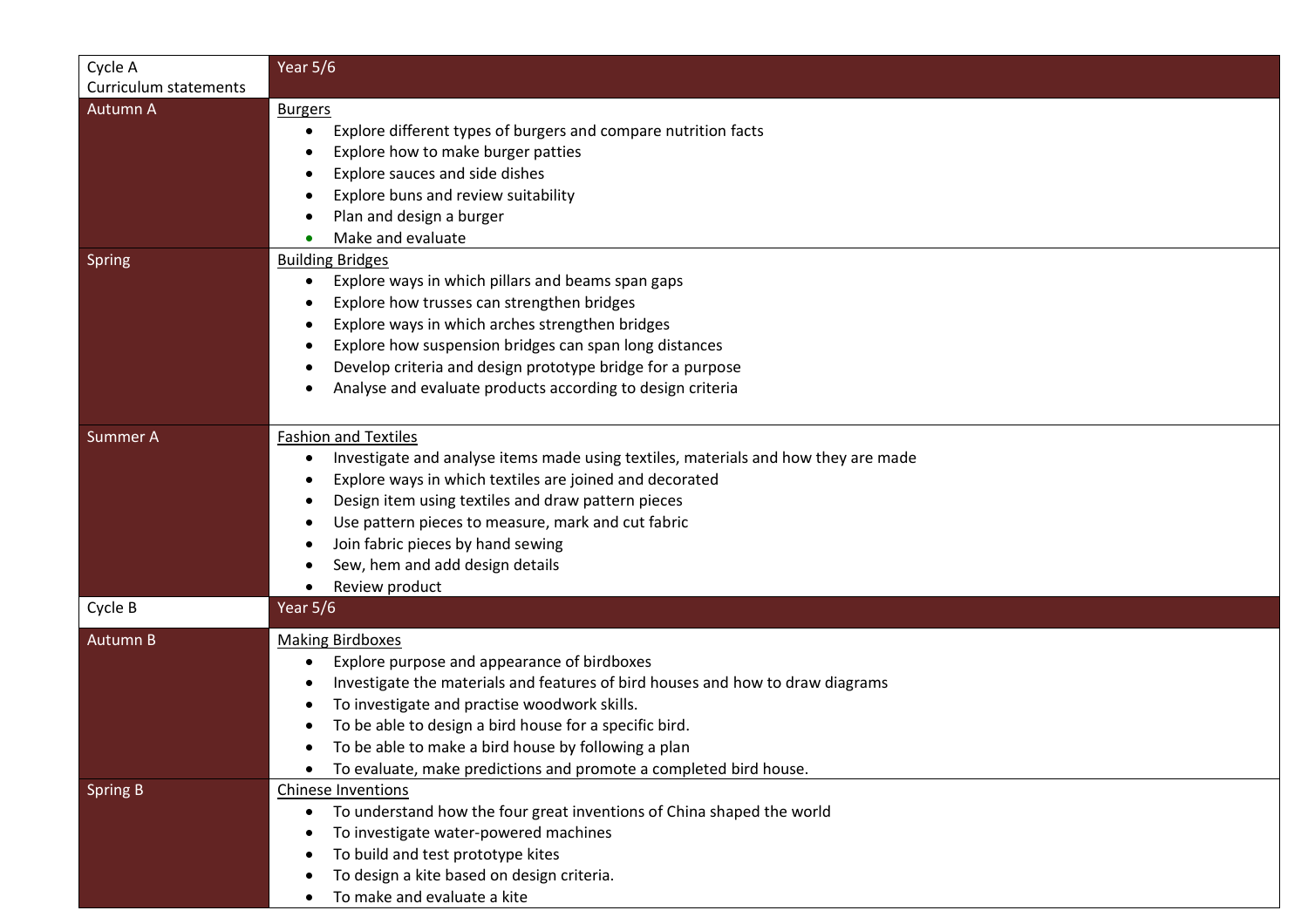| Summer B | Programming pioneers                                                                                               |  |  |
|----------|--------------------------------------------------------------------------------------------------------------------|--|--|
|          | To explain how computers and computer programs are used in a variety of products                                   |  |  |
|          | To develop ideas for a product with an embedded computer system that controls it.                                  |  |  |
|          | To develop, model and communicate ideas for an embedded system which monitors and controls a door, a room or both. |  |  |
|          | To develop ideas for a product and start to write programs to monitor and control them.                            |  |  |
|          | To model and communicate ideas, using either prototype models or computer-aided design                             |  |  |
|          | To evaluate your design for a computer-controlled system and consider the views of others to improve your work     |  |  |

## Progression of Skills in Design Technology

| <b>Skill Progression</b> | KS1                                                                                                                                                                                                                                                                                                                                                                                                                                                                                                                                                                                                                                                                                                                                                                                                 | LKS <sub>2</sub>                                                                                                                                                                                                                                                                                                                                                                                                                                                                                                                                                                                                                                                                                                                                                                                                                                                     | UKS <sub>2</sub>                                                                                                                                                                                                                                                                                                                                                                                                                                                                                                                                                                                                                                                                                                                                                                                                                                                                                                                                                                                                            |
|--------------------------|-----------------------------------------------------------------------------------------------------------------------------------------------------------------------------------------------------------------------------------------------------------------------------------------------------------------------------------------------------------------------------------------------------------------------------------------------------------------------------------------------------------------------------------------------------------------------------------------------------------------------------------------------------------------------------------------------------------------------------------------------------------------------------------------------------|----------------------------------------------------------------------------------------------------------------------------------------------------------------------------------------------------------------------------------------------------------------------------------------------------------------------------------------------------------------------------------------------------------------------------------------------------------------------------------------------------------------------------------------------------------------------------------------------------------------------------------------------------------------------------------------------------------------------------------------------------------------------------------------------------------------------------------------------------------------------|-----------------------------------------------------------------------------------------------------------------------------------------------------------------------------------------------------------------------------------------------------------------------------------------------------------------------------------------------------------------------------------------------------------------------------------------------------------------------------------------------------------------------------------------------------------------------------------------------------------------------------------------------------------------------------------------------------------------------------------------------------------------------------------------------------------------------------------------------------------------------------------------------------------------------------------------------------------------------------------------------------------------------------|
| Design                   | Through a variety of creative and practical<br>activities, pupils should be taught the<br>knowledge, understanding and skills needed<br>to engage in an iterative process of designing.                                                                                                                                                                                                                                                                                                                                                                                                                                                                                                                                                                                                             | Through a variety of creative and practical<br>activities, pupils should be taught the<br>knowledge, understanding and skills needed<br>to engage in an iterative process of designing.                                                                                                                                                                                                                                                                                                                                                                                                                                                                                                                                                                                                                                                                              | Through a variety of creative and practical<br>activities, pupils should be taught the<br>knowledge, understanding and skills needed to<br>engage in an iterative process of designing.                                                                                                                                                                                                                                                                                                                                                                                                                                                                                                                                                                                                                                                                                                                                                                                                                                     |
|                          | Children design purposeful, functional,<br>appealing products for themselves and other<br>users based on design criteria.<br>They generate, develop, model and<br>communicate their ideas through talking,<br>drawing, templates, mock-ups and, where<br>appropriate, information and communication<br>technology.<br>Children can:<br>use their knowledge of existing products<br>a<br>and their own experience to help<br>generate their ideas;<br>design products that have a purpose and<br>$\mathbf b$<br>are aimed at an intended user;<br>explain how their products will look and<br>$\mathbb{C}$<br>work through talking and simple<br>annotated drawings<br>work in a range of relevant contexts, for<br>-d<br>example imaginary, story-based, home,<br>school and the wider environment. | Children use research and develop design criteria<br>to inform the design of innovative, functional,<br>appealing products that are fit for purpose, aimed<br>at particular individuals or groups.<br>They generate, develop, model and<br>communicate their ideas through discussion,<br>annotated sketches, cross-sectional and<br>exploded diagrams, prototypes, pattern pieces<br>and computer-aided design.<br>Children can:<br>identify the design features of their<br>products that will appeal to intended<br>customers;<br>use their knowledge of a broad range of<br>existing products to help generate their<br>ideas;<br>design innovative and appealing<br>$\mathbb{C}$<br>products that have a clear purpose and<br>are aimed at a specific user;<br>explain how particular parts of their products<br>work;<br>use annotated sketches to develop and | Children use research and develop design criteria to<br>inform the design of innovative, functional,<br>appealing products that are fit for purpose, aimed at<br>particular individuals or groups.<br>They generate, develop, model and communicate<br>their ideas through discussion, annotated<br>sketches, cross-sectional and exploded diagrams,<br>prototypes, pattern pieces and computer-aided<br>design.<br>Children can:<br>use research to inform and develop detailed<br>a.<br>design criteria to inform the design of<br>innovative, functional and appealing products<br>that are fit for purpose and aimed at a target<br>market;<br>use their knowledge of a broad range of<br>b.<br>existing products to help generate their ideas;<br>design products that have a clear purpose and<br>$\mathbb{C}$<br>indicate the design features of their products<br>that will appeal to the intended user;<br>explain how particular parts of their products<br>d<br>work;<br>use annotated sketches, cross-sectional |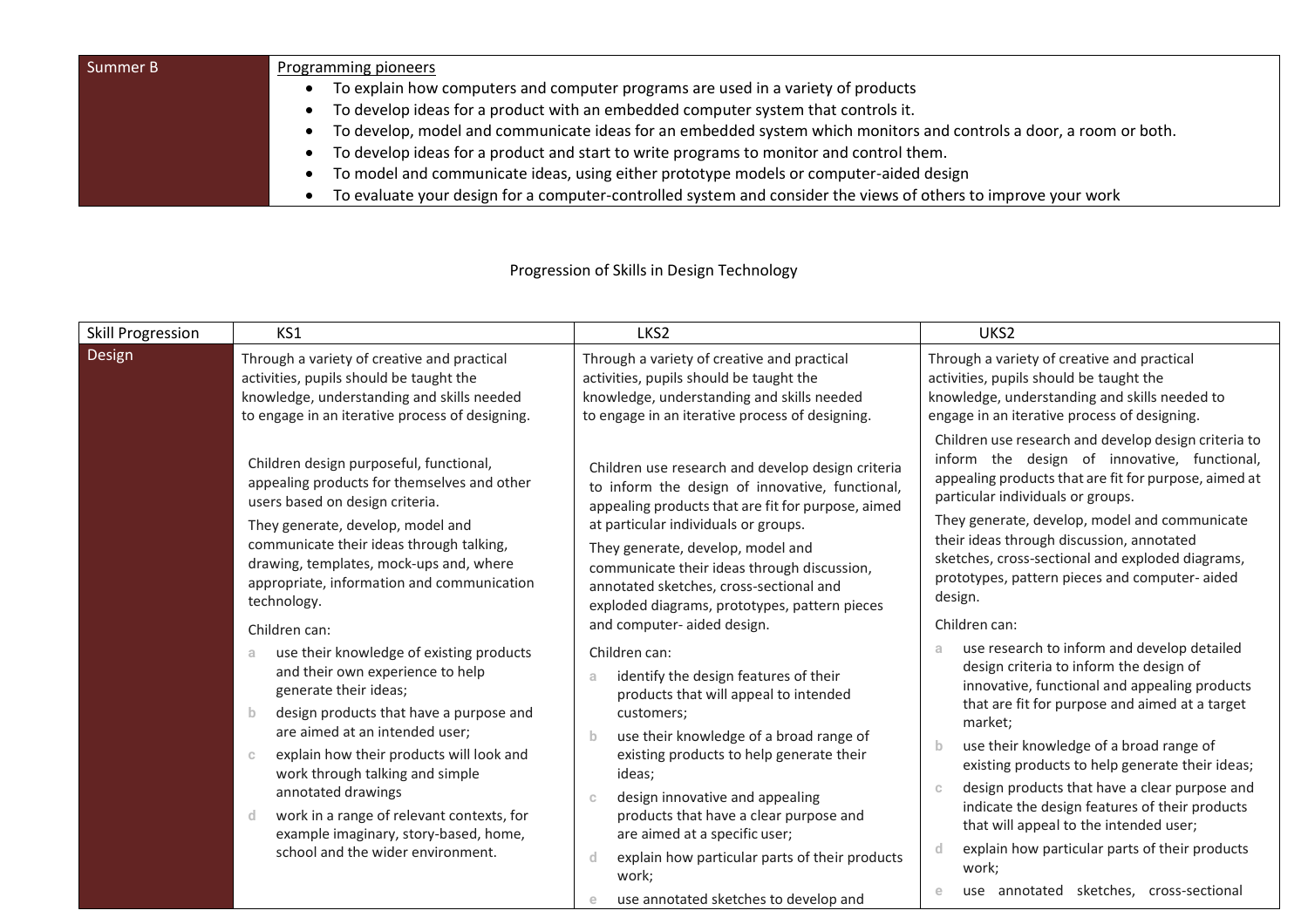|      |                                                                                                                                                                                                                                                                                 | communicate their ideas;<br>when designing, explore different<br>initial ideas before coming up with a<br>final design;<br>when planning, start to explain their<br>q<br>choice of materials and components<br>including function and aesthetics;<br>test ideas out through using prototypes<br>h.<br>develop and follow simple design criteria;<br>work in a broader range of relevant contexts, for<br>example entertainment, the home, school, leisure,<br>food industry and the wider environment. | drawings and exploded diagrams (possibly<br>including computer-aided design) to develop<br>and communicate their ideas;<br>generate a range of design ideas and clearly<br>communicate final designs;<br>consider the availability and costings of<br>q<br>resources when planning out designs;<br>work in a broad range of relevant contexts, for<br>example conservation, the home, school, leisure,<br>culture, enterprise, industry and the wider<br>environment. |
|------|---------------------------------------------------------------------------------------------------------------------------------------------------------------------------------------------------------------------------------------------------------------------------------|--------------------------------------------------------------------------------------------------------------------------------------------------------------------------------------------------------------------------------------------------------------------------------------------------------------------------------------------------------------------------------------------------------------------------------------------------------------------------------------------------------|-----------------------------------------------------------------------------------------------------------------------------------------------------------------------------------------------------------------------------------------------------------------------------------------------------------------------------------------------------------------------------------------------------------------------------------------------------------------------|
| Make | Through a variety of creative and practical<br>activities, pupils should be taught the<br>knowledge, understanding and skills needed<br>to engage in an iterative process of making.                                                                                            | Through a variety of creative and practical<br>activities, pupils should be taught the<br>knowledge, understanding and skills needed<br>to engage in an iterative process of making.                                                                                                                                                                                                                                                                                                                   | Through a variety of creative and practical<br>activities, pupils should be taught the<br>knowledge, understanding and skills needed to<br>engage in an iterative process of making.                                                                                                                                                                                                                                                                                  |
|      | Children select from and use a range of tools and<br>equipment to perform practical tasks [for<br>example, cutting, shaping, joining and finishing].<br>They select from and use a wide range of<br>materials and components, including<br>construction materials, textiles and | Children select from and use a wider range of<br>tools and equipment to perform practical<br>tasks [for example, cutting, shaping, joining<br>and finishing] accurately.<br>They select from and use a wider range of<br>materials and components, including                                                                                                                                                                                                                                           | Children select from and use a wider range of<br>tools and equipment to perform practical tasks<br>[for example, cutting, shaping, joining and<br>finishing], accurately.<br>They select from and use a wider range of<br>materials and components, including                                                                                                                                                                                                         |
|      | ingredients, according to their<br>characteristics.<br>Children can:                                                                                                                                                                                                            | construction materials, textiles and<br>ingredients, according to their functional<br>properties and aesthetic qualities.                                                                                                                                                                                                                                                                                                                                                                              | construction materials, textiles and ingredients,<br>according to their functional properties and<br>aesthetic qualities.                                                                                                                                                                                                                                                                                                                                             |
|      | Planning                                                                                                                                                                                                                                                                        | Children can:                                                                                                                                                                                                                                                                                                                                                                                                                                                                                          | Children can:                                                                                                                                                                                                                                                                                                                                                                                                                                                         |
|      | with support, follow a simple plan or recipe;<br>a                                                                                                                                                                                                                              | Plan                                                                                                                                                                                                                                                                                                                                                                                                                                                                                                   | Planning                                                                                                                                                                                                                                                                                                                                                                                                                                                              |
|      | begin to select from a range of hand tools<br>b<br>and equipment, such as scissors, graters,<br>zesters, safe knives, juicer;                                                                                                                                                   | with growing confidence, carefully select<br>a.<br>from a range of tools and equipment,<br>explaining their choices;                                                                                                                                                                                                                                                                                                                                                                                   | independently plan by suggesting what to do<br>a<br>next;<br>with growing confidence, select from a wide<br>$\mathbf{b}$                                                                                                                                                                                                                                                                                                                                              |
|      | select from a range of materials, textiles<br>$\mathbb{C}$<br>and components according to their<br>characteristics;                                                                                                                                                             | select from a range of materials and<br>$\mathbf{b}$<br>components according to their<br>functional properties and aesthetic                                                                                                                                                                                                                                                                                                                                                                           | range of tools and equipment, explaining their<br>choices;<br>select from a range of materials and<br>$\mathbb{C}$                                                                                                                                                                                                                                                                                                                                                    |
|      | Practical skills and techniques                                                                                                                                                                                                                                                 | qualities;                                                                                                                                                                                                                                                                                                                                                                                                                                                                                             | components according to their                                                                                                                                                                                                                                                                                                                                                                                                                                         |
|      | learn to use hand tools and kitchen<br>d.<br>equipment safely and appropriately and                                                                                                                                                                                             | place the main stages of making in a<br>$\mathbb{C}$<br>systematic order;                                                                                                                                                                                                                                                                                                                                                                                                                              | functional properties and aesthetic<br>qualities;                                                                                                                                                                                                                                                                                                                                                                                                                     |
|      | learn to follow hygiene procedures;                                                                                                                                                                                                                                             | Practical skills and techniques                                                                                                                                                                                                                                                                                                                                                                                                                                                                        | create step-by-step plans as a guide to making;<br><sub>d</sub>                                                                                                                                                                                                                                                                                                                                                                                                       |
|      | use a range of materials and<br>$\epsilon$<br>components, including textiles and<br>food ingredients;                                                                                                                                                                           | learn to use a range of tools and<br>d.<br>equipment safely, appropriately and<br>accurately and learn to follow                                                                                                                                                                                                                                                                                                                                                                                       | Practical skills and techniques<br>learn to use a range of tools and equipment<br>e<br>safely and appropriately and learn to follow                                                                                                                                                                                                                                                                                                                                   |
|      | with help, measure and mark out;                                                                                                                                                                                                                                                | hygiene procedures;                                                                                                                                                                                                                                                                                                                                                                                                                                                                                    | hygiene procedures;                                                                                                                                                                                                                                                                                                                                                                                                                                                   |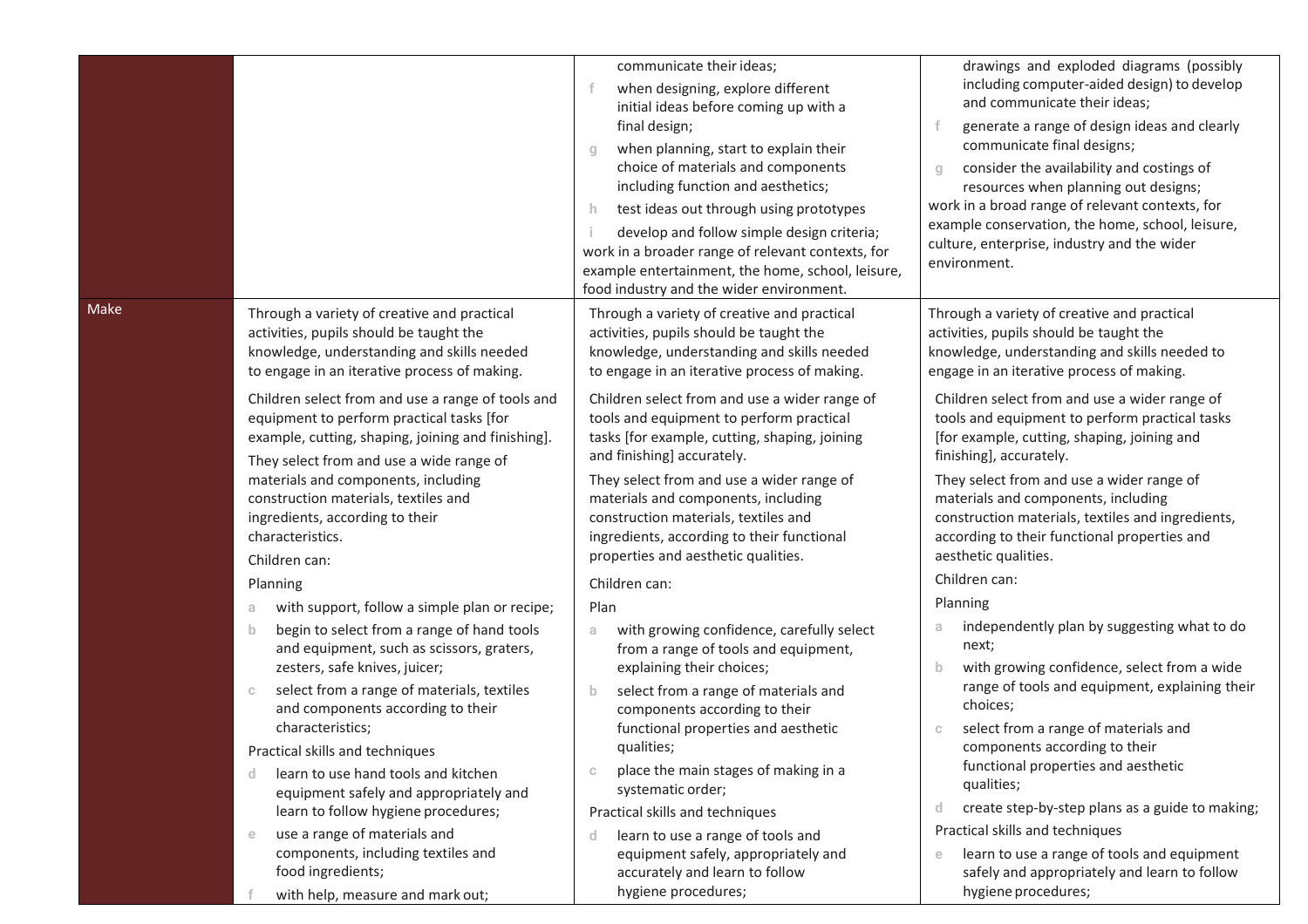|          | cut, shape and score materials with some<br>g<br>accuracy;<br>assemble, join and combine materials,<br>h.<br>components or ingredients;<br>demonstrate how to cut, shape and join<br>Ť.<br>fabric to make a simple product;<br>manipulate fabrics in simple ways to<br>create the desired effect;<br>use a basic running stich;<br>k.<br>cut, peel and grate ingredients, including<br>measuring and weighing ingredients using<br>measuring cups;<br>begin to use simple finishing techniques<br>m<br>to improve the appearance of their<br>product, such as adding<br>simple decorations.                                                                                                                                                                               | use a wider range of materials and<br>components, including construction<br>materials and kits, textiles and mechanical<br>and electrical components;<br>with growing independence, measure and<br>mark out to the nearest cm and millimetre;<br>cut, shape and score materials with<br>g<br>some degree of accuracy;<br>assemble, join and combine material and<br>h<br>components with some degree of<br>accuracy;<br>demonstrate how to measure, cut, shape<br>and join fabric with some accuracy to<br>make a simple product;<br>join textiles with an appropriate sewing<br>technique;<br>begin to select and use different and appropriate<br>finishing techniques to improve the appearance of<br>a product such as hemming, tie-dye, fabric paints<br>and digital graphics. | independently take exact measurements and<br>mark out, to within 1 millimetre;<br>use a full range of materials and<br>$\Box$<br>components, including construction<br>materials and kits, textiles, and mechanical<br>components;<br>cut a range of materials with precision and<br>accuracy;<br>shape and score materials with precision and<br>accuracy;<br>assemble, join and combine materials and<br>components with accuracy;<br>demonstrate how to measure, make a seam<br>allowance, tape, pin, cut, shape and join fabric<br>with precision to make a more complex<br>product;<br>join textiles using a greater variety of<br>stitches, such as backstitch, whip stitch,<br>blanket stitch;<br>refine the finish using techniques to improve the<br>appearance of their product, such as sanding or a<br>more precise scissor cut after roughly cutting out a<br>shape. |
|----------|---------------------------------------------------------------------------------------------------------------------------------------------------------------------------------------------------------------------------------------------------------------------------------------------------------------------------------------------------------------------------------------------------------------------------------------------------------------------------------------------------------------------------------------------------------------------------------------------------------------------------------------------------------------------------------------------------------------------------------------------------------------------------|-------------------------------------------------------------------------------------------------------------------------------------------------------------------------------------------------------------------------------------------------------------------------------------------------------------------------------------------------------------------------------------------------------------------------------------------------------------------------------------------------------------------------------------------------------------------------------------------------------------------------------------------------------------------------------------------------------------------------------------------------------------------------------------|-----------------------------------------------------------------------------------------------------------------------------------------------------------------------------------------------------------------------------------------------------------------------------------------------------------------------------------------------------------------------------------------------------------------------------------------------------------------------------------------------------------------------------------------------------------------------------------------------------------------------------------------------------------------------------------------------------------------------------------------------------------------------------------------------------------------------------------------------------------------------------------|
| Evaluate | <b>KS1 Design and Technology National Curriculum</b><br>Through a variety of creative and practical<br>activities, pupils should be taught the<br>knowledge, understanding and skills needed<br>to engage in an iterative process of designing<br>and making.<br>Children explore and evaluate a range of<br>existing products. They evaluate their ideas and<br>products against design criteria. Children can:<br>explore and evaluate existing products<br>a<br>mainly through discussions, comparisons<br>and simple written evaluations;<br>explain positives and things<br>$\mathbf{b}$<br>to improve for existing<br>products;<br>explore what materials products are made<br>$\mathbb{C}$<br>from;<br>talk about their design ideas and what they<br><sub>d</sub> | <b>KS2 Design and Technology National Curriculum</b><br>Through a variety of creative and practical<br>activities, pupils should be taught the<br>knowledge, understanding and skills needed<br>to engage in an iterative process of designing<br>and making.<br>Children investigate and analyse a range of<br>existing products.<br>They evaluate their ideas and products<br>against their own design criteria and consider<br>the views of others to improve their work.<br>They understand how key events and individuals<br>in design and technology have helped shape the<br>world.<br>Children can:<br>explore and evaluate existing products,<br>a<br>explaining the purpose of the product and<br>whether it is designed well to meet the<br>intended purpose;            | <b>KS2 Design and Technology National Curriculum</b><br>Through a variety of creative and practical<br>activities, pupils should be taught the<br>knowledge, understanding and skills needed to<br>engage in an iterative process of designing<br>and making.<br>Children investigate and analyse a range of existing<br>products.<br>They evaluate their ideas and products against<br>their own design criteria and consider the views<br>of others to improve their work.<br>They understand how key events and individuals in<br>design and technology have helped shape the<br>world.<br>Children can:<br>complete detailed competitor analysis of<br>a<br>other products on the market;<br>critically evaluate the quality of design,<br>$\mathbf b$                                                                                                                        |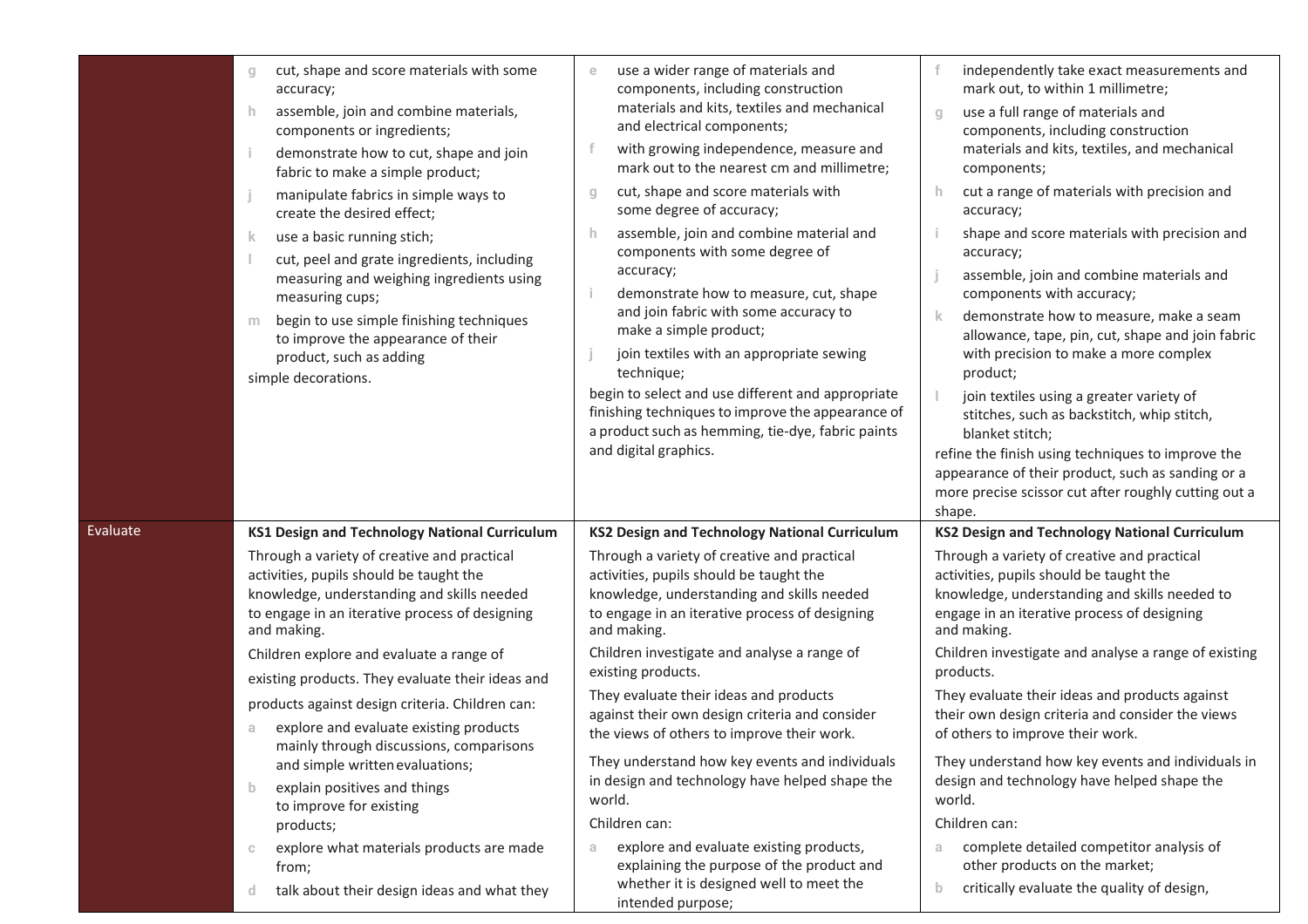|           | are making;<br>as they work, start to identify strengths<br>$\mathop{\mathrm{e}}$<br>and possible changes they might make to<br>refine their existing design;<br>evaluate their products and ideas<br>against their simple design criteria;<br>start to understand that the iterative process<br>sometimes involves repeating different stages of<br>the process. | explore what materials/ingredients<br>$\mathbf b$<br>products are made from and suggest<br>reasons for this;<br>consider their design criteria as they make<br>$\mathbb C$<br>progress and are willing to alter their plans,<br>sometimes considering the views of others if<br>this helps them to improve their product;<br>evaluate their product against their original<br>d<br>design criteria;<br>evaluate the key events, including technological<br>developments, and designs of individuals in design<br>and technology that have helped shape the world. | manufacture and fitness for purpose of<br>products as they design and make;<br>evaluate their ideas and products against the original<br>design criteria, making changes as needed. |
|-----------|-------------------------------------------------------------------------------------------------------------------------------------------------------------------------------------------------------------------------------------------------------------------------------------------------------------------------------------------------------------------|-------------------------------------------------------------------------------------------------------------------------------------------------------------------------------------------------------------------------------------------------------------------------------------------------------------------------------------------------------------------------------------------------------------------------------------------------------------------------------------------------------------------------------------------------------------------|-------------------------------------------------------------------------------------------------------------------------------------------------------------------------------------|
| Technical | Children build structures, exploring how<br>they can be made stronger, stiffer and more<br>stable.                                                                                                                                                                                                                                                                | Children apply their understanding of how to<br>strengthen, stiffen and reinforce more complex<br>structures.                                                                                                                                                                                                                                                                                                                                                                                                                                                     | Children apply their understanding of how to<br>strengthen, stiffen and reinforce more complex<br>structures.                                                                       |
|           | They explore and use mechanisms [for example,<br>levers, sliders, wheels and axles], in their<br>products.                                                                                                                                                                                                                                                        | They understand and use mechanical systems in<br>their products [for example, gears, pulleys, cams,<br>levers and linkages].                                                                                                                                                                                                                                                                                                                                                                                                                                      | They understand and use mechanical systems in<br>their products [for example, gears, pulleys, cams,<br>levers and linkages].                                                        |
|           | Children can:<br>build simple structures, exploring how<br>a<br>they can be made stronger, stiffer and<br>more stable;                                                                                                                                                                                                                                            | They understand and use electrical systems in<br>their products [for example, series circuits<br>incorporating switches, bulbs, buzzers and<br>motors].                                                                                                                                                                                                                                                                                                                                                                                                           | They understand and use electrical systems in<br>their products [for example, series circuits<br>incorporating switches, bulbs, buzzers and<br>motors].                             |
|           | talk about and start to understand the<br>b.<br>simple working characteristics of<br>materials and components;                                                                                                                                                                                                                                                    | They apply their understanding of<br>computing to program, monitor and control<br>their products.                                                                                                                                                                                                                                                                                                                                                                                                                                                                 | They apply their understanding of computing<br>to program, monitor and control their<br>products.                                                                                   |
|           | explore and create products using mechanisms,<br>such as levers, sliders and wheels.                                                                                                                                                                                                                                                                              | Children can:<br>understand that materials have both<br>a                                                                                                                                                                                                                                                                                                                                                                                                                                                                                                         | Children can:<br>apply their understanding of how to strengthen,<br>stiffen and reinforce more complex structures                                                                   |
|           |                                                                                                                                                                                                                                                                                                                                                                   | functional properties and aesthetic<br>qualities;<br>apply their understanding of how to<br>$\mathbf b$<br>strengthen, stiffen and reinforce more<br>complex structures to create more useful<br>characteristics of products;                                                                                                                                                                                                                                                                                                                                     | to create more useful characteristics of<br>products;                                                                                                                               |
|           |                                                                                                                                                                                                                                                                                                                                                                   |                                                                                                                                                                                                                                                                                                                                                                                                                                                                                                                                                                   | understand and demonstrate that<br>b.<br>mechanical and electrical systems have an<br>input, process and output;                                                                    |
|           |                                                                                                                                                                                                                                                                                                                                                                   | understand and demonstrate how<br>mechanical and electrical systems have<br>an input and output process;                                                                                                                                                                                                                                                                                                                                                                                                                                                          | explain how mechanical systems, such as<br>cams, create movement and use mechanical<br>systems in their products;                                                                   |
|           |                                                                                                                                                                                                                                                                                                                                                                   | make and represent simple electrical<br>-d.<br>circuits, such as a series and parallel, and<br>components to create functional products;                                                                                                                                                                                                                                                                                                                                                                                                                          | apply their understanding of computing to program,<br>monitor and control a product.                                                                                                |
|           |                                                                                                                                                                                                                                                                                                                                                                   | explain how mechanical systems such<br>$\epsilon$<br>as levers and linkages create<br>movement;                                                                                                                                                                                                                                                                                                                                                                                                                                                                   |                                                                                                                                                                                     |